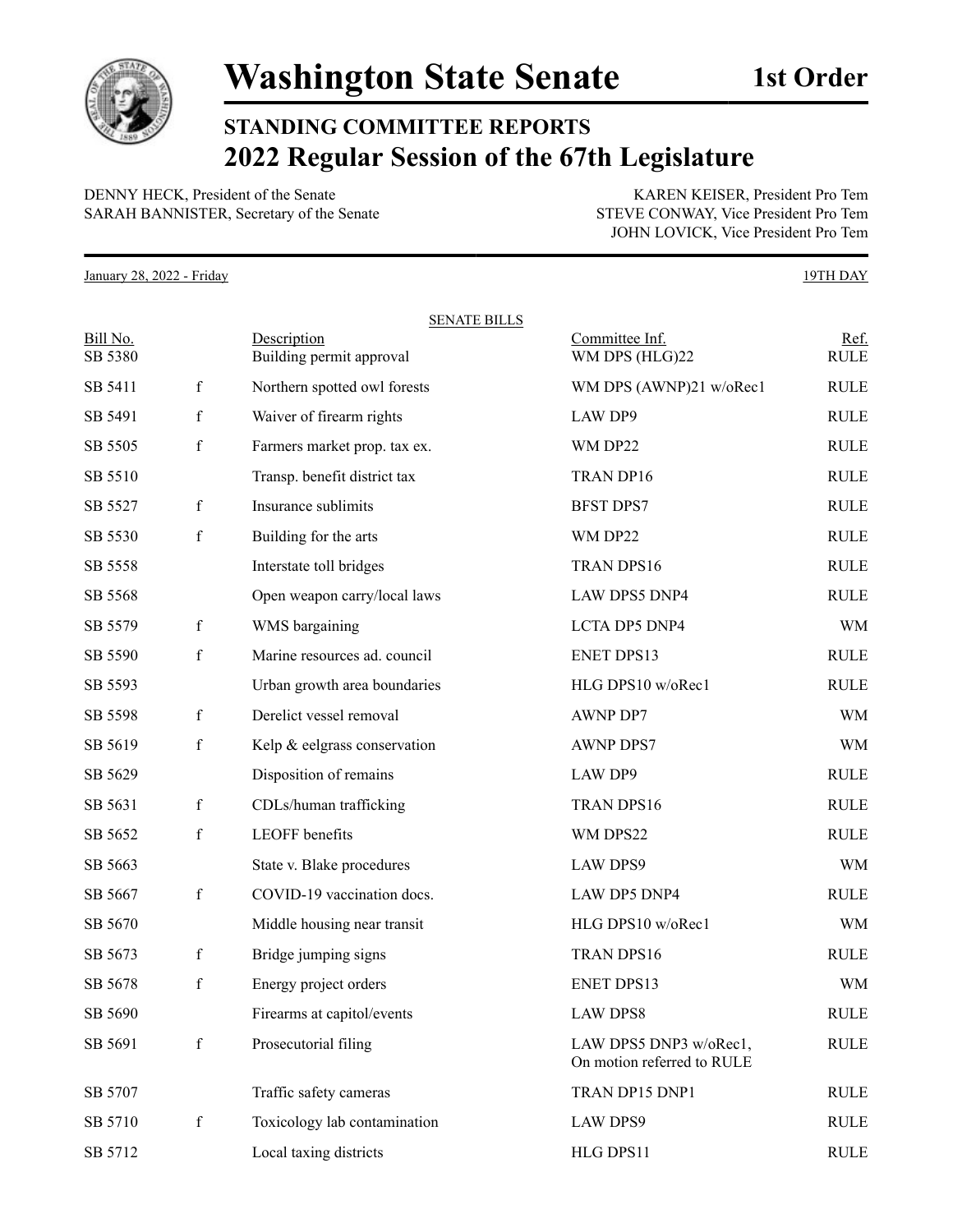| SB 5713 | $\mathbf f$ | Limited equity coop. housing | HLG DP9 w/oRec2                          | <b>WM</b>   |
|---------|-------------|------------------------------|------------------------------------------|-------------|
| SB 5714 | $\mathbf f$ | Solar canopies tax deferral  | <b>ENET DPS9 DNP4</b>                    | <b>WM</b>   |
| SB 5733 |             | Civil asset forfeiture/drugs | <b>LAW DPS9</b>                          | <b>WM</b>   |
| SB 5747 | $\mathbf f$ | Statewide oil spill plan     | <b>ENET DP13</b>                         | <b>RULE</b> |
| SB 5758 | $\mathbf f$ | Condominium conversions      | HLG DPS9 w/oRec1 DNP1                    | <b>RULE</b> |
| SB 5761 | $\mathbf f$ | Wage and salary information  | <b>LCTA DPS5 DNP4</b>                    | <b>RULE</b> |
| SB 5772 | $\mathbf f$ | Postconviction counsel       | LAW DP5 DNP4                             | <b>WM</b>   |
| SB 5773 | $\mathbf f$ | Legislature/bargaining       | LCTA DPS5 DNP4                           | <b>WM</b>   |
| SB 5788 |             | Guardianship of minors       | <b>LAW DP9</b>                           | <b>RULE</b> |
| SB 5789 | $\mathbf f$ | Innovation challenge program | HEWD DPS5                                | <b>WM</b>   |
| SB 5799 | $\mathbf f$ | Workforce surcharge/clinics  | <b>BFST DPS7</b>                         | <b>WM</b>   |
| SB 5800 | $\mathbf f$ | Tax and revenue laws         | WM DP22                                  | <b>RULE</b> |
| SB 5812 |             | Farm internships/Benton cnty | <b>AWNP DP7</b>                          | <b>RULE</b> |
| SB 5814 | $\mathbf f$ | Child abuse/medical eval.    | <b>HSRR DPS7</b>                         | <b>WM</b>   |
| SB 5830 | $\mathbf f$ | Tenure-track faculty         | HEWD DPS4 w/oRec1                        | <b>WM</b>   |
| SB 5838 |             | Diaper subsidy/TANF          | <b>HSRR DPS7</b>                         | <b>WM</b>   |
| SB 5841 | f           | Law enf. employment          | LAW w/oRec8                              | <b>WM</b>   |
| SB 5849 | $\mathbf f$ | Tax incentives               | BFST DP5 w/oRec2                         | <b>WM</b>   |
| SB 5868 |             | Public fac. tax/housing      | HLG DP11                                 | <b>RULE</b> |
| SB 5869 |             | Traffic cameras/image use    | LAW DPS5 DNP4                            | <b>RULE</b> |
| SB 5874 | $\mathbf f$ | Military student residency   | HEWD DPS5                                | <b>WM</b>   |
| SB 5880 | $\mathbf f$ | Fire sprinkler contractors   | BFST DPS7, On motion<br>referred to RULE | <b>RULE</b> |

| Bill No.<br>SGA 9070 | Description<br>CHELSEA MASON, Member, State Board for<br>Community and Technical Colleges     | Committee Inf.<br><b>HEWD BC5</b> | Ref.<br><b>RULE</b> |
|----------------------|-----------------------------------------------------------------------------------------------|-----------------------------------|---------------------|
| SGA 9206             | JAY A. REICH, Member, State Board for<br>Community and Technical Colleges                     | <b>HEWD BC5</b>                   | RULE                |
| <b>SGA 9209</b>      | FREDERICK P. WHANG, Member, State Board HEWD BC5<br>for Community and Technical Colleges      |                                   | RULE                |
| SGA 9217             | PHYLLIS GUTIERREZ KENNEY, Member, StateHEWD BC5<br>Board for Community and Technical Colleges |                                   | RULE                |
| SGA 9285             | MARTIN VALADEZ, Member, State Board for<br>Community and Technical Colleges                   | <b>HEWD BC5</b>                   | RULE                |
| <b>SGA 9290</b>      | MACK L. HOGANS, Member, State Board for<br>Community and Technical Colleges                   | <b>HEWD BC5</b>                   | RULE                |
| SGA 9310             | MICHAEL ROSS, Member, Board of Pilotage<br>Commissioners                                      | <b>TRAN BC16</b>                  | <b>RULE</b>         |